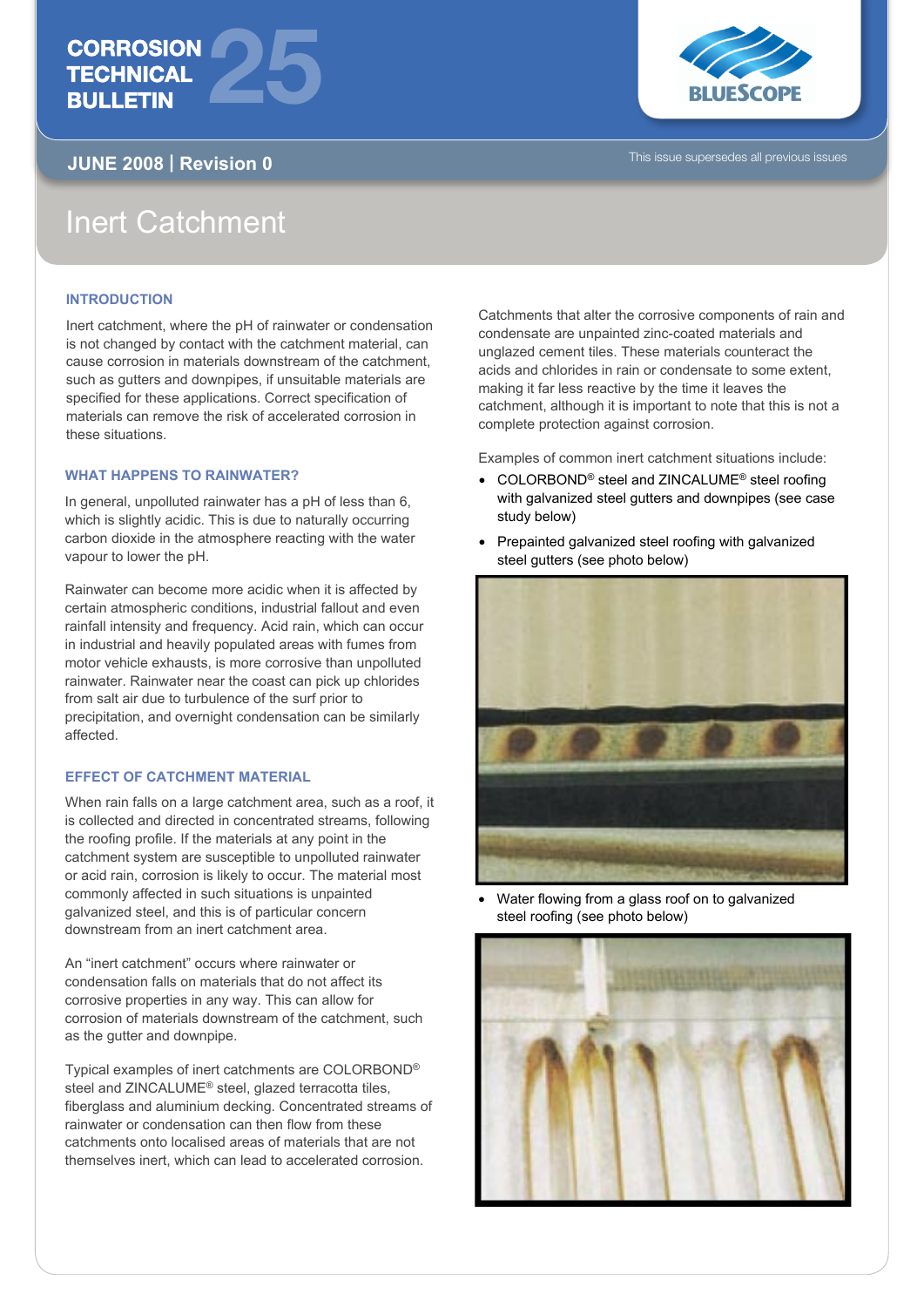• Water flowing from a terracotta roof into galvanized steel gutter (see photo below)



• Fibreglass skylights in conjunction with galvanized steel sheeting (see photo below)



## **BLUESCOPE STEEL RESEARCH LABORATORY STUDIES**

BlueScope Steel Research, based at Port Kembla, NSW, investigated the relative performance of ZINCALUME® steel and zinc-coated steel under a variety of roof catchment conditions, including inert catchments. Distilled water containing 10mg of chloride (salt) per litre dripped continuously onto pairs of roof sections, each comprising different downstream materials.

The photographs presented in Tests 1-4 were taken after two years' testing and show that corrosion occurred on a zinc-coated sample below four different roofing material types, including a zinc-coated roof. However, there was negligible corrosion when water flowed from the same four roof types, including the zinc-coated roof, on to ZINCALUME® steel. The test on the ZINCALUME® steel sample was abandoned when no rusting was evident even after it had been exposed without failure for more than 17 times the period it took for rust to form on the zinc-coated sample.

*Test 1: Aluminium to ZINCALUME® steel gutter (left); aluminium to zinc-coated (galvanised) gutter (right).*



*Test 2: COLORBOND® steel to ZINCALUME® steel gutter (left); COLORBOND® steel to zinc-coated steel gutter (right).*



*Test 3: ZINCALUME® steel to ZINCALUME® steel gutter (left); ZINCALUME® steel to zinc-coated steel gutter (right)*.